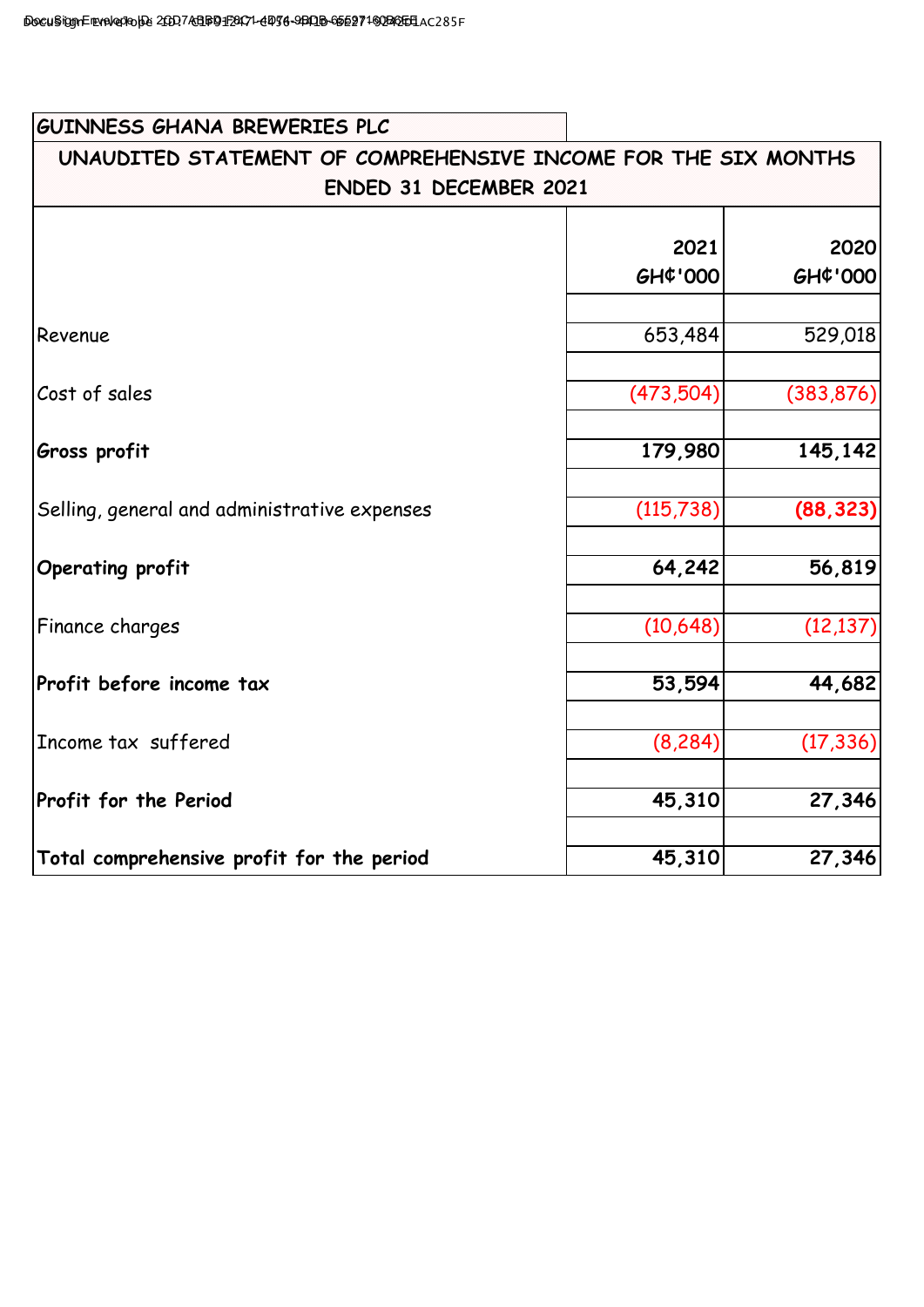| GUINNESS GHANA BREWERIES PLC                                     |                      |         |
|------------------------------------------------------------------|----------------------|---------|
| UNAUDITED STATEMENT OF FINANCIAL POSITION AS AT 31 DECEMBER 2021 |                      |         |
|                                                                  | 2021                 | 2020    |
|                                                                  | GH¢'000              | GH¢'000 |
| <b>ASSETS</b>                                                    |                      |         |
| Non Current Assets                                               |                      |         |
| Property, plant and equipment                                    | 584,240              | 540,698 |
| Intangible assets                                                | 3,494                | 915     |
| Right of Use Assets                                              | 35,660               | 42,987  |
|                                                                  | $\overline{623,394}$ | 584,600 |
| <b>Current Assets</b>                                            |                      |         |
| <b>Inventories</b>                                               | 213,373              | 187,973 |
| Trade and other receivables                                      | 104,523              | 51,305  |
| Other Financial assets at amortised cost                         | 440                  | 505     |
| Amounts due from related companies                               | 5,942                | 2,932   |
| Other assets                                                     | 6,459                | 3,525   |
| Current tax asset                                                | 6,127                | 5,971   |
| Cash and bank balances                                           | 48,002               | 46,424  |
| Total current assets                                             | 384,866              | 298,635 |
| Total assets                                                     | 1,008,260            | 883,235 |
|                                                                  |                      |         |
| EQUITY AND LIABILITIES                                           |                      |         |
| Stated capital                                                   | 272,879              | 272,879 |
| <b>Retained Earnings</b>                                         | 139,529              | 98,955  |
| Total equity                                                     | 412,408              | 371,834 |
| Non-Current Liabilities                                          |                      |         |
| Lease liabilities                                                | 19,174               | 29,571  |
| Borrowings                                                       | 108,732              | 108,825 |
| Employee benefit obligations                                     | 3,451                | 3,931   |
| Deferred tax liabilities                                         | 26,911               | 30,203  |
| Total non-current liabilities                                    | 158,268              | 172,530 |
| <b>Current Liabilities</b>                                       |                      |         |
| Bank overdraft                                                   | 79                   | 28,942  |
| Trade and other payables                                         | 373,052              | 275,952 |
| Lease liabilities                                                | 13,190               | 9,870   |
| Amounts due to related companies                                 | 51,263               | 24,107  |
| Current tax liability                                            |                      |         |
| Provisions                                                       |                      |         |
| Total current liabilities                                        | 437,584              | 338,871 |
| <b>Total liabilities</b>                                         | 595,852              | 511,401 |
|                                                                  |                      |         |
| Total equity and liabilities                                     | 1,008,260            | 883,235 |

Helene Weest February 2022 | 14:09 GMT<br>Helene Weesie Helene Weesie Managing Director | Managing Director | National Contract Contract Contract Contract Contract Contract Contract Contract Contract Contract Contract Contract Contract Contract Contract Contract Contract Contract Contract Contract Contract Co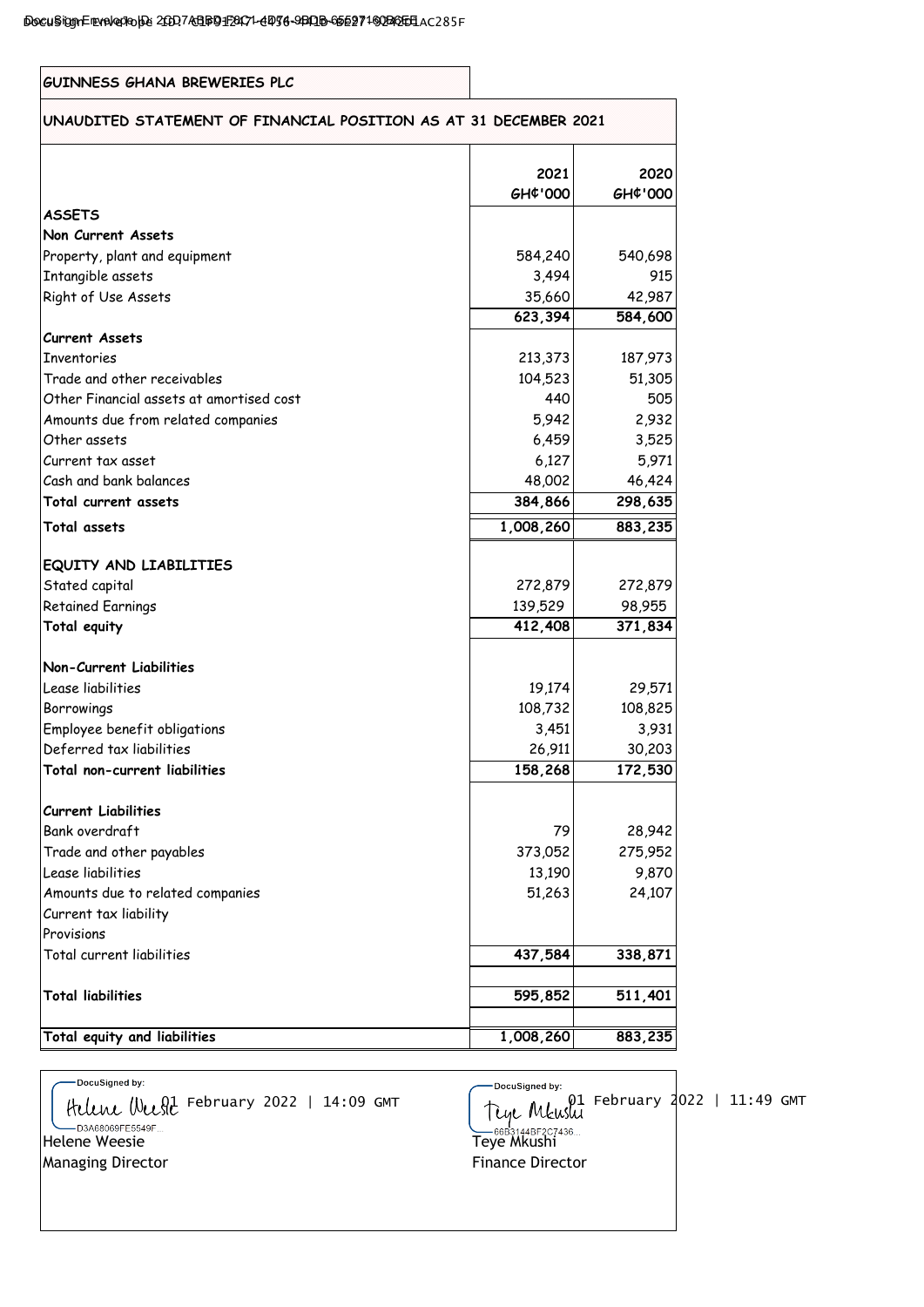| GUINNESS GHANA BREWERIES PLC                                                  |           |           |  |  |
|-------------------------------------------------------------------------------|-----------|-----------|--|--|
| UNAUDITED STATEMENT OF CASH FLOW FOR THE SIX MONTHS ENDED 31 DECEMBER<br>2021 |           |           |  |  |
|                                                                               | 2021      | 2020      |  |  |
|                                                                               | GH¢'000   | GH¢'000   |  |  |
| Cash flows from operating activities                                          |           |           |  |  |
| Profit before taxation                                                        | 50,302    | 44,682    |  |  |
| Adjustment for:                                                               |           |           |  |  |
| - Depreciation and amortisastion charges                                      | 28,159    | 27,438    |  |  |
| - Depreciation Right of Use Assets                                            | 7,273     | 5,366     |  |  |
| - (Profit) /loss on disposal of property, plant and equipment                 | 631       | 4,678     |  |  |
| - Loss/(profit) on disposal of right-of-use assets                            | 54        | 0         |  |  |
| - Unrealised exchange difference                                              | 4,130     | 11,056    |  |  |
| - Impairment Cost                                                             | 0         | 1,866     |  |  |
| - Net interest expense                                                        | 10,648    | 12,137    |  |  |
|                                                                               | 101,197   | 107,223   |  |  |
| Changes in:                                                                   |           |           |  |  |
| - Inventories                                                                 | (25, 400) | (20, 796) |  |  |
| - Trade and other receivables                                                 | (53, 218) | (44, 861) |  |  |
| - Trade and other payables                                                    | 95,122    | 109,702   |  |  |
| - Related company balances                                                    | 22,666    | 17,632    |  |  |
| - Employee benefits                                                           | 2,812     | 121       |  |  |
| - Other assets                                                                | (2,869)   | (3, 436)  |  |  |
| Cash generated from operating activities                                      | 140,310   | 166,460   |  |  |
| Interest paid                                                                 | (10, 765) | (12, 292) |  |  |
| Income tax paid                                                               | (11, 732) |           |  |  |
| Net cash generated from operating activities                                  | 117,813   | 154,168   |  |  |
| Cash flow from investing activities                                           |           |           |  |  |
| Additions to property, plant and equipment,                                   | (72, 141) | (38,045)  |  |  |
| Proceeds from sale from propertey, plant and equipment                        | 0         | 51        |  |  |
| <b>Interest Received</b>                                                      | 24        | 9         |  |  |
| Purchase of intangible assets                                                 | (2,770)   |           |  |  |
| Net cash used in investing activities                                         | (74, 887) | (37, 985) |  |  |
|                                                                               |           |           |  |  |
| Cash flows from financing activities                                          |           |           |  |  |
| Movement in finance Lease                                                     | (7,077)   | (2,620)   |  |  |
| Dividends paid                                                                | (4,736)   |           |  |  |
| Net cash used in/(generated from) financing activities                        | (11, 813) |           |  |  |
| Net Increase/ (decrease) in cash and cash equivalents                         | 31,113    | 112,764   |  |  |
| Analysis of changes in cash & cash equivalents end of period                  |           |           |  |  |
| Cash and cash equivalents at 1 July                                           | 17,482    | (8, 209)  |  |  |
| Increase/(Decrease) in cash and cash equivalents                              | 31,113    | 112,764   |  |  |
| Effect of movements in exchange rates on cash held                            | (672)     | (744      |  |  |
| Cash and cash equivalents at 31 December 2021                                 | 47,923    | 103,811   |  |  |